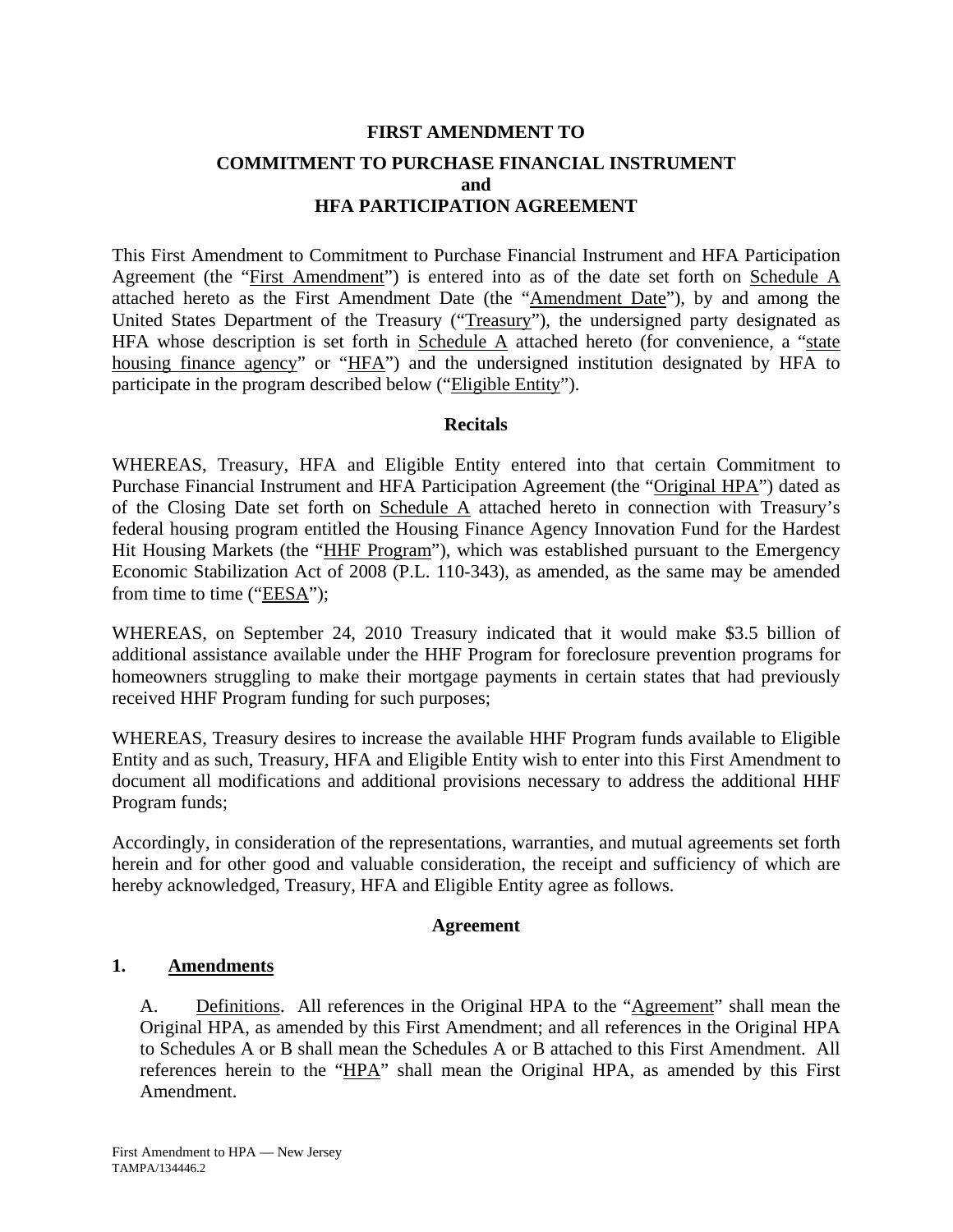B. Schedule A. Schedule A attached to the Original HPA is hereby deleted in its entirety and replaced with Schedule A attached to this First Amendment.

C. Schedule B. Schedule B attached to the Original HPA is hereby deleted in its entirety and replaced with **Schedule B** attached to this First Amendment.

## **2. Representations, Warranties and Covenants**

A. HFA and Eligible Entity. HFA and Eligible Entity, each for itself, make the following representations, warranties and covenants to Treasury and the truth and accuracy of such representations and warranties and compliance with and performance of such covenants are continuing obligations of HFA and Eligible Entity, each as to itself. In the event that any of the representations or warranties made herein cease to be true and correct or HFA or Eligible Entity breaches any of its covenants made herein, HFA or Eligible Entity, as the case may be, agrees to notify Treasury immediately and the same shall constitute an Event of Default under the HPA.

(1) HFA and Eligible Entity each hereby certifies, represents and warrants as of the date hereof that each of the representations and warranties of HFA or Eligible Entity, as applicable, contained in the HPA are true, correct, accurate and complete in all material respects as of the date hereof. All covenants of HFA or Eligible Entity, as applicable, contained in the HPA shall remain in full force and effect and neither HFA, nor Eligible Entity is in breach of any such covenant.

(2) Eligible Entity has the full corporate power and authority to enter into, execute, and deliver this First Amendment and any other closing documentation delivered to Treasury in connection with this First Amendment, and to perform its obligations hereunder and thereunder.

(3) HFA has the full legal power and authority to enter into, execute, and deliver this First Amendment and any other closing documentation delivered to Treasury in connection with this First Amendment, and to perform its obligations hereunder and thereunder.

# **3. Administrative Expenses**

Notwithstanding anything to the contrary contained in the Original HPA as amended by this First Amendment, HFA and Eligible Entity may from time to time submit adjusted budgets to Treasury requesting approval to re-allocate HHF Funds to pay actual program expenses as set forth on a proposed Schedule C. In the event that Treasury shall approve an adjusted budget, in Treasury's sole discretion, the parties shall enter into an amendment to the HPA to modify Schedules A, B and C as necessary.

## **4. Miscellaneous**

A. The recitals set forth at the beginning of this First Amendment are true and accurate and are incorporated herein by this reference.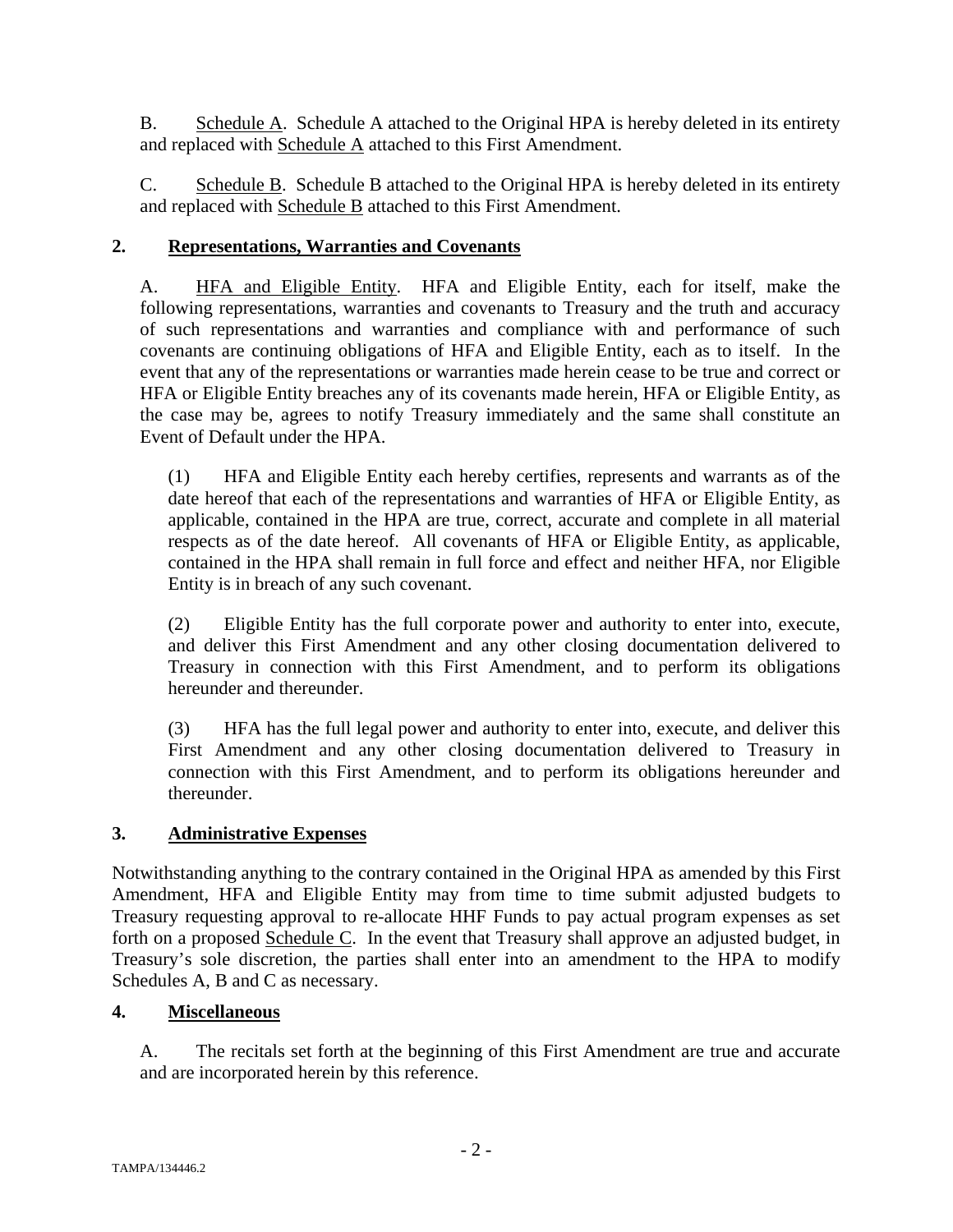B. Capitalized terms used but not defined herein shall have the meanings ascribed to them in the HPA.

C. Any provision of the HPA that is determined to be prohibited or unenforceable in any jurisdiction shall, as to such jurisdiction, be ineffective to the extent of such prohibition or unenforceability without invalidating the remaining provisions of the HPA, and no such prohibition or unenforceability in any jurisdiction shall invalidate such provision in any other jurisdiction.

D. This First Amendment may be executed in two or more counterparts (and by different parties on separate counterparts), each of which shall be deemed an original, but all of which together shall constitute one and the same instrument. Facsimile or electronic copies of this First Amendment shall be treated as originals for all purposes.

# [SIGNATURE PAGE FOLLOWS; REMAINDER OF PAGE INTENTIONALLY LEFT BLANK]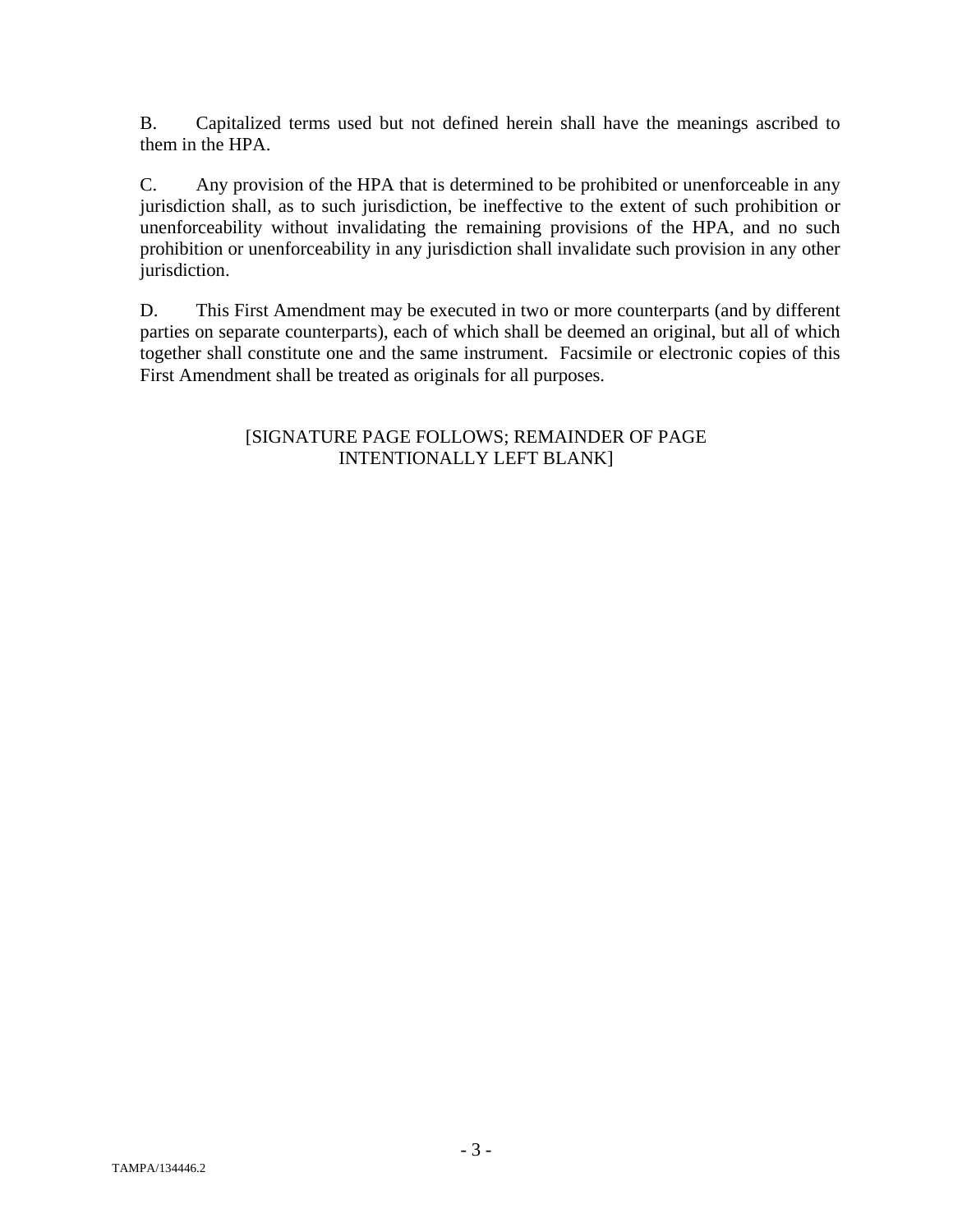In Witness Whereof, HFA, Eligible Entity and Treasury by their duly authorized officials hereby execute and deliver this First Amendment to Commitment to Purchase Financial Instrument and HFA Participation Agreement as of the Amendment Date.

### HFA:

NEW JERSEY HOUSING AND MORTGAGE FINANCE AGENCY

By: Name: Title:

#### **TREASURY:**

UNITED STATES DEPARTMENT OF THE **TREASURY** 

By:

Name: Herbert M. Allison, Jr. Title: Assistant Secretary for **Financial Stability** 

### **ELIGIBLE ENTITY:**

NEW JERSEY HOUSING AND MORTGAGE FINANCE AGENCY

By: Title: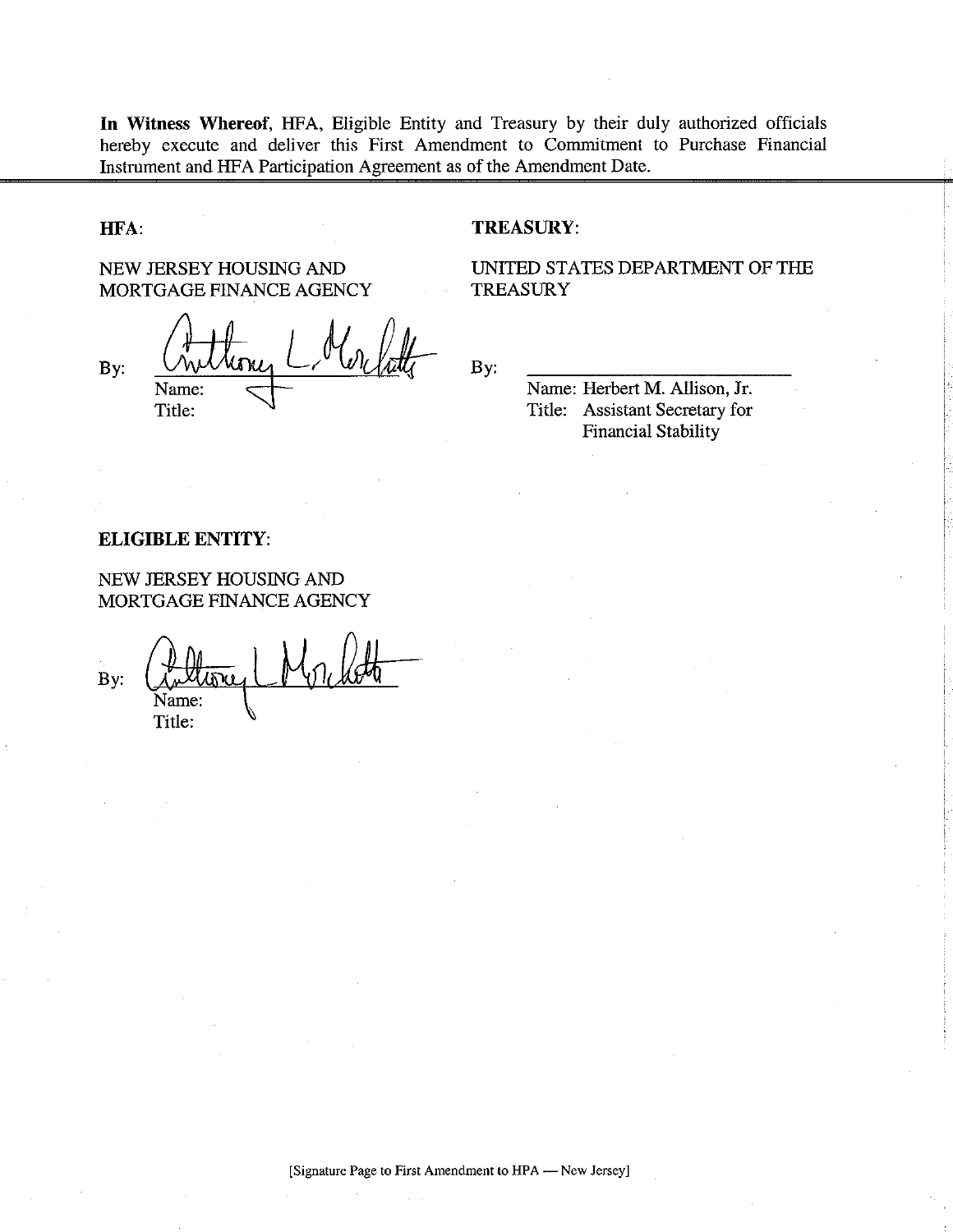In Witness Whereof, HFA, Eligible Entity and Treasury by their duly authorized officials hereby execute and deliver this First Amendment to Commitment to Purchase Financial Instrument and HFA Participation Agreement as of the Amendment Date.

## HFA:

#### **TREASURY:**

**TREASURY** 

NEW JERSEY HOUSING AND MORTGAGE FINANCE AGENCY

By:

Name: Title:

By:

Name: Herbert M. Allison, Jr Title: Assistant Secretary for **Financial Stability** 

UNITED STATES DEPARTMENT OF THE

### **ELIGIBLE ENTITY:**

NEW JERSEY HOUSING AND MORTGAGE FINANCE AGENCY

By:

Name: Title: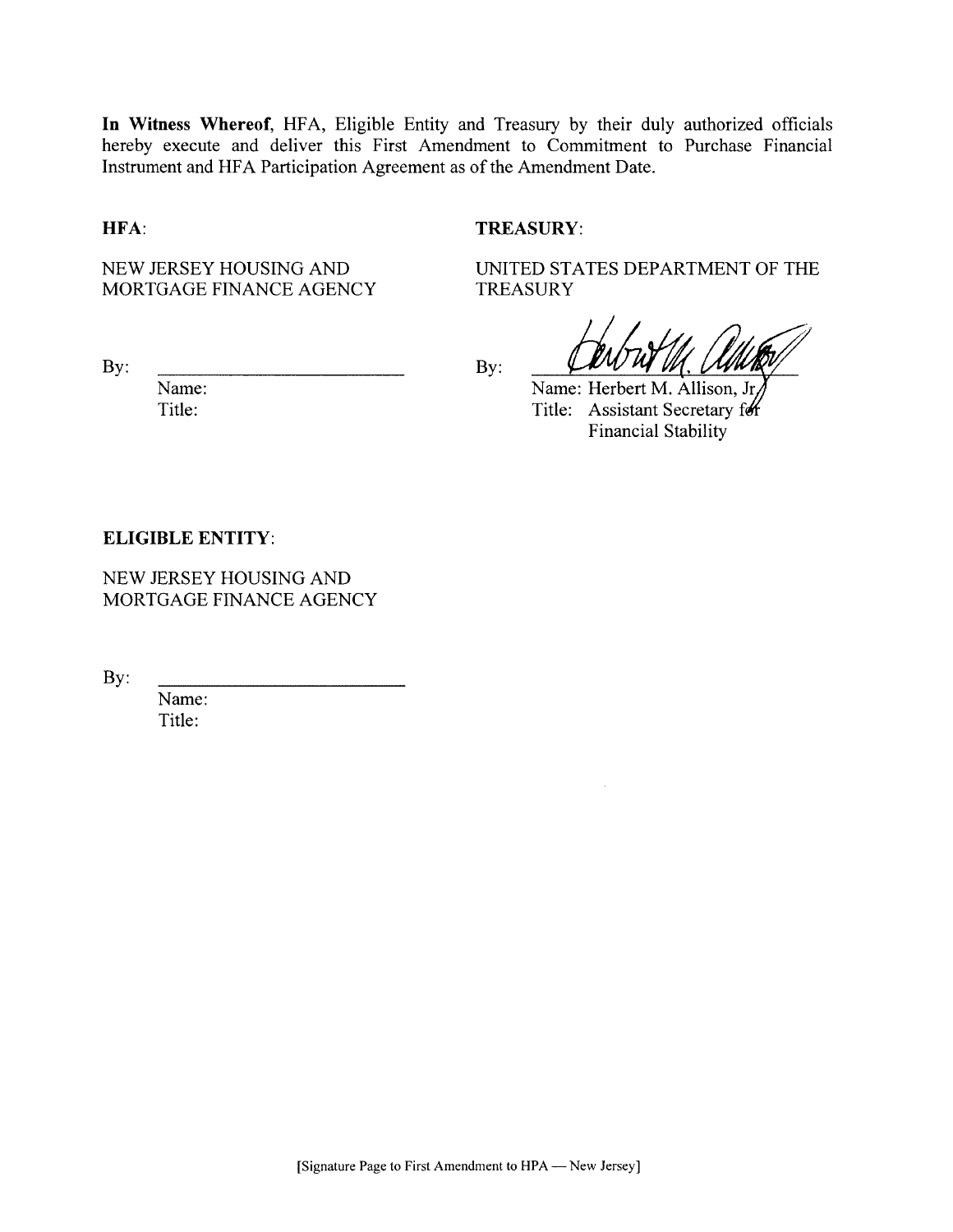# **EXHIBITS AND SCHEDULES**

Schedule A Basic Information<br>Schedule B Service Schedules

Service Schedules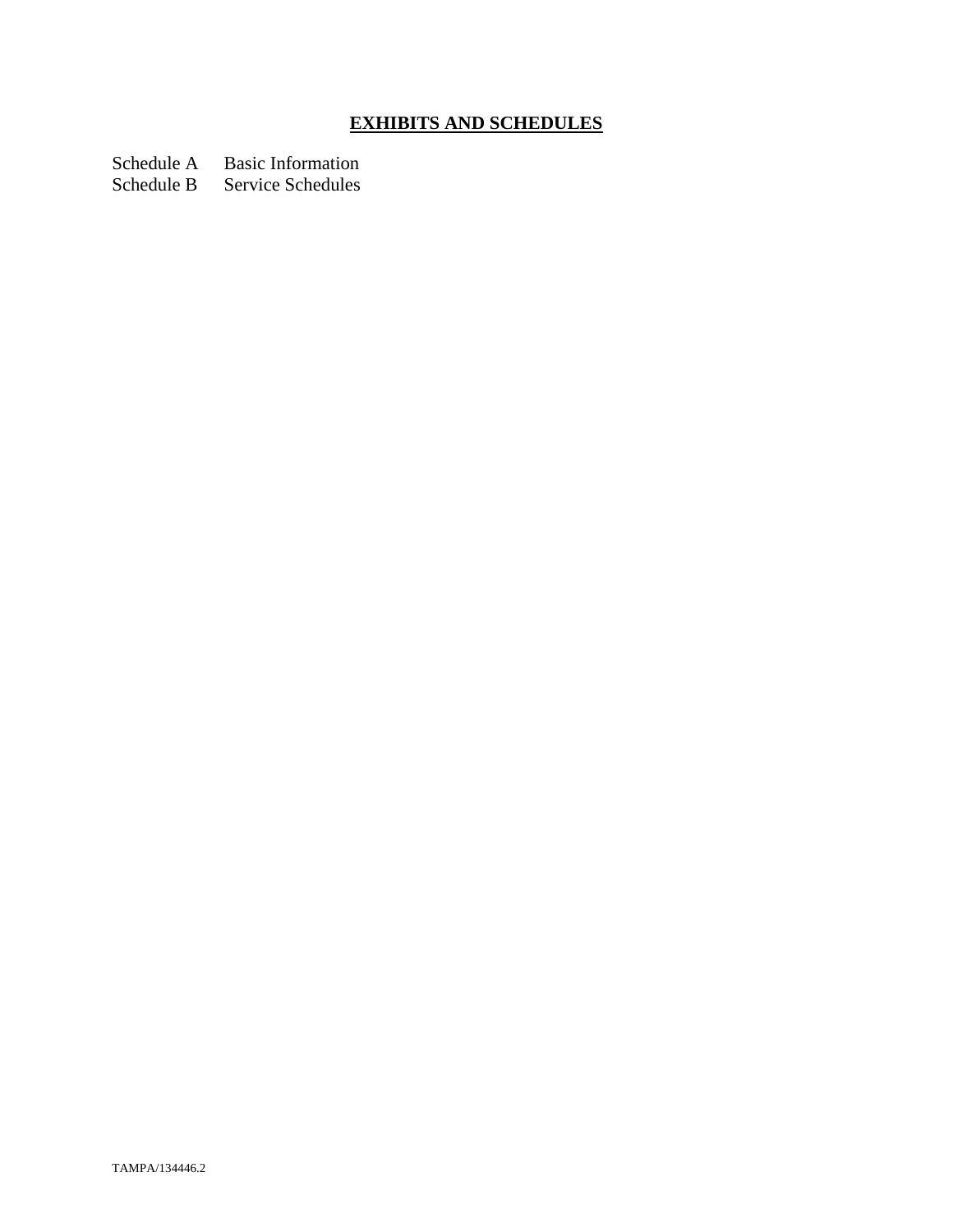## **SCHEDULE A**

# **BASIC INFORMATION**

| <b>Eligible Entity Information:</b>                                                 |                                                                                                                                                                                                                |
|-------------------------------------------------------------------------------------|----------------------------------------------------------------------------------------------------------------------------------------------------------------------------------------------------------------|
| Name of the Eligible Entity:                                                        | New Jersey Housing and Mortgage Finance Agency <sup>1</sup>                                                                                                                                                    |
| Corporate or other organizational form:                                             | body, politic and corporate of the State of<br>New Jersey established and existing under<br>the New Jersey Statutes Annotated<br>(N.J.S.A.) § 55:14K et. seq.                                                  |
| Jurisdiction of organization:                                                       | New Jersey                                                                                                                                                                                                     |
| Notice Information:                                                                 | Tracce Battis, Chief of Programs<br><b>NJHMFA</b><br>637 South Clinton Avenue<br>P.O. Box 18550<br>Trenton, NJ 08650-2085<br>Fax: (609) 278-1754<br>Phone: (609) 278-7450<br>Email: TBattis@NJHMFA.State.NJ.US |
| <b>HFA</b> Information:<br>Name of HFA:                                             |                                                                                                                                                                                                                |
|                                                                                     | New Jersey Housing and Mortgage Finance Agency                                                                                                                                                                 |
| Organizational form:                                                                | body, politic and corporate of the State of<br>New Jersey established and existing under<br>the New Jersey Statutes Annotated<br>(N.J.S.A.) § 55:14K et. seq.                                                  |
| Date of Application:                                                                | September 1, 2010                                                                                                                                                                                              |
| Notice Information:                                                                 | Same as notice information for Eligible Entity.                                                                                                                                                                |
| <b>Program Participation Cap:</b>                                                   | \$300,548,144.00                                                                                                                                                                                               |
| Portion of Program Participation Cap<br><b>Representing Unemployment HHF Funds:</b> | \$112,200,637.00                                                                                                                                                                                               |

<sup>&</sup>lt;sup>1</sup> References in the Agreement to the term "HFA" shall mean the New Jersey Housing and Mortgage Finance Agency ("NJHMFA") in its capacity as an HFA as such term is used in the Agreement; references in the Agreement to the term "Eligible Entity" shall mean NJHMFA, in its capacity as Eligible Entity as such term is used in the Agreement.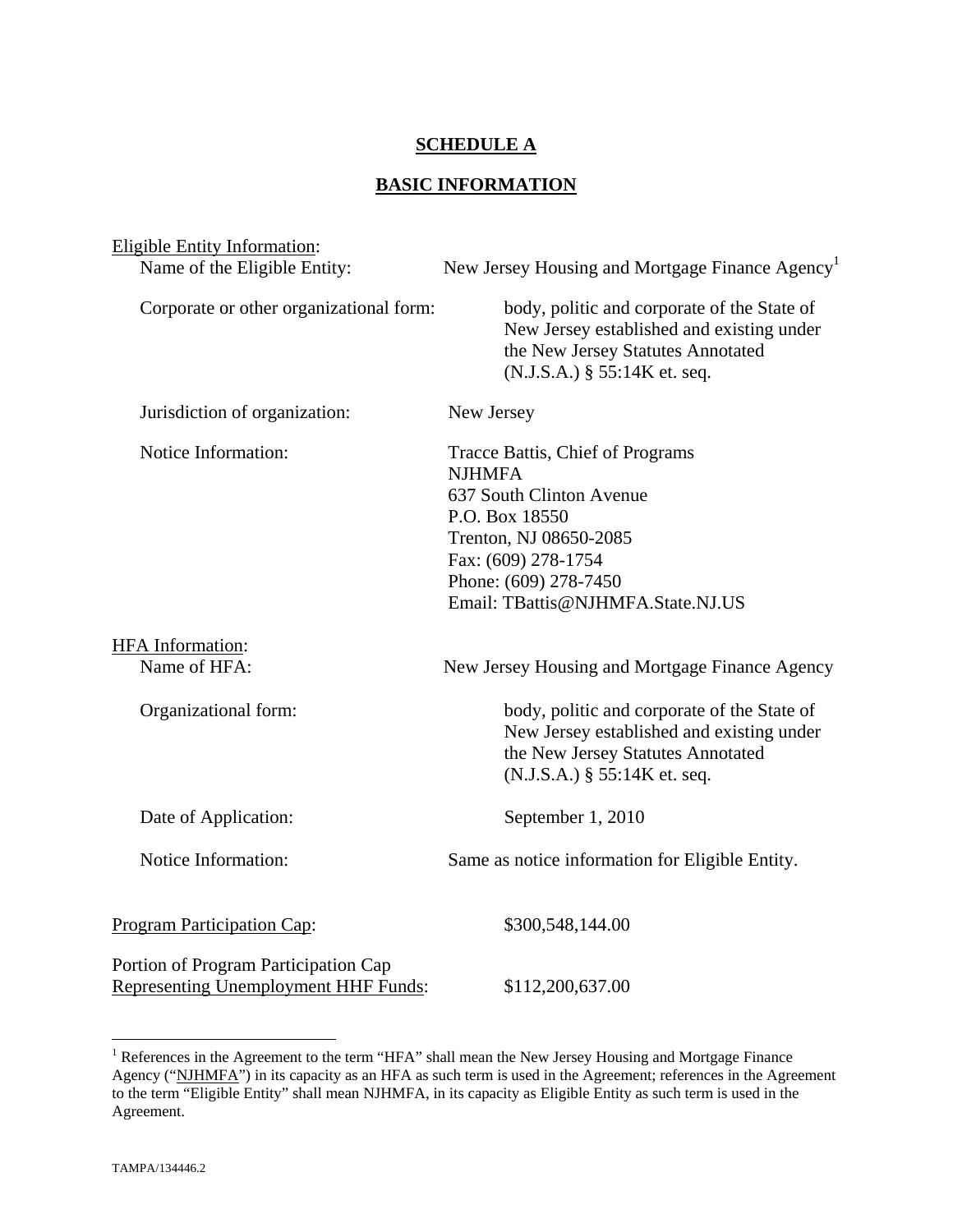| <b>Permitted Expenses:</b>                      | \$15,184,490.00                                                                                                                                        |
|-------------------------------------------------|--------------------------------------------------------------------------------------------------------------------------------------------------------|
| Closing Date:                                   | September 23, 2010                                                                                                                                     |
| <b>First Amendment Date:</b>                    | September 29, 2010                                                                                                                                     |
| Eligible Entity Depository Account Information: | See account information set forth in the<br>Depository Account Control Agreement<br>between Treasury and Eligible Entity<br>regarding the HHF Program. |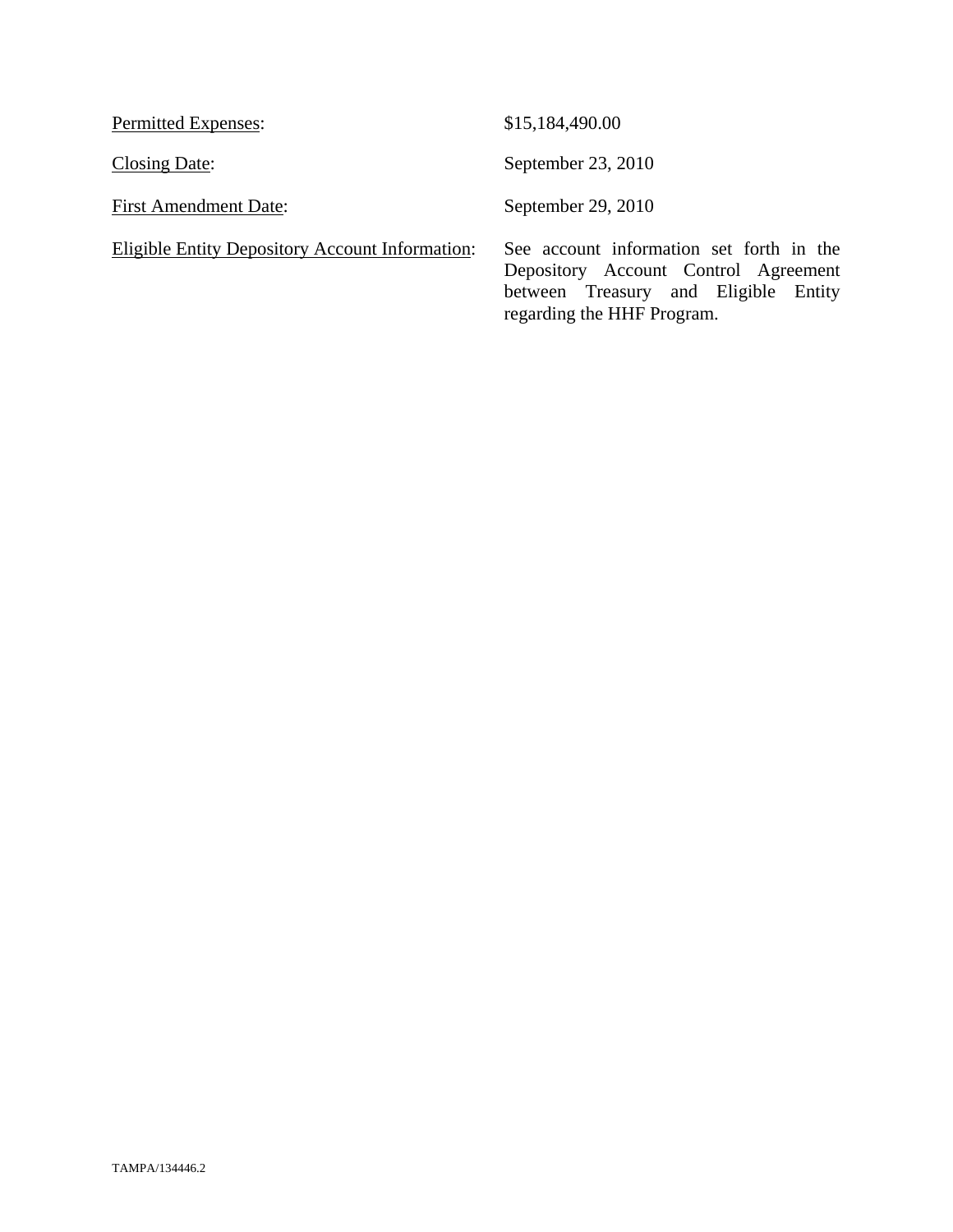### **SCHEDULE B**

## **SERVICE SCHEDULES**

The Service Schedules attached as Schedule B to the Original HPA are hereby deleted in their entirety and replaced with the attached Service Schedules (numbered sequentially as Service Schedule B-1, Service Schedule B-2, et. seq.), which collectively comprise Schedule B to the HPA.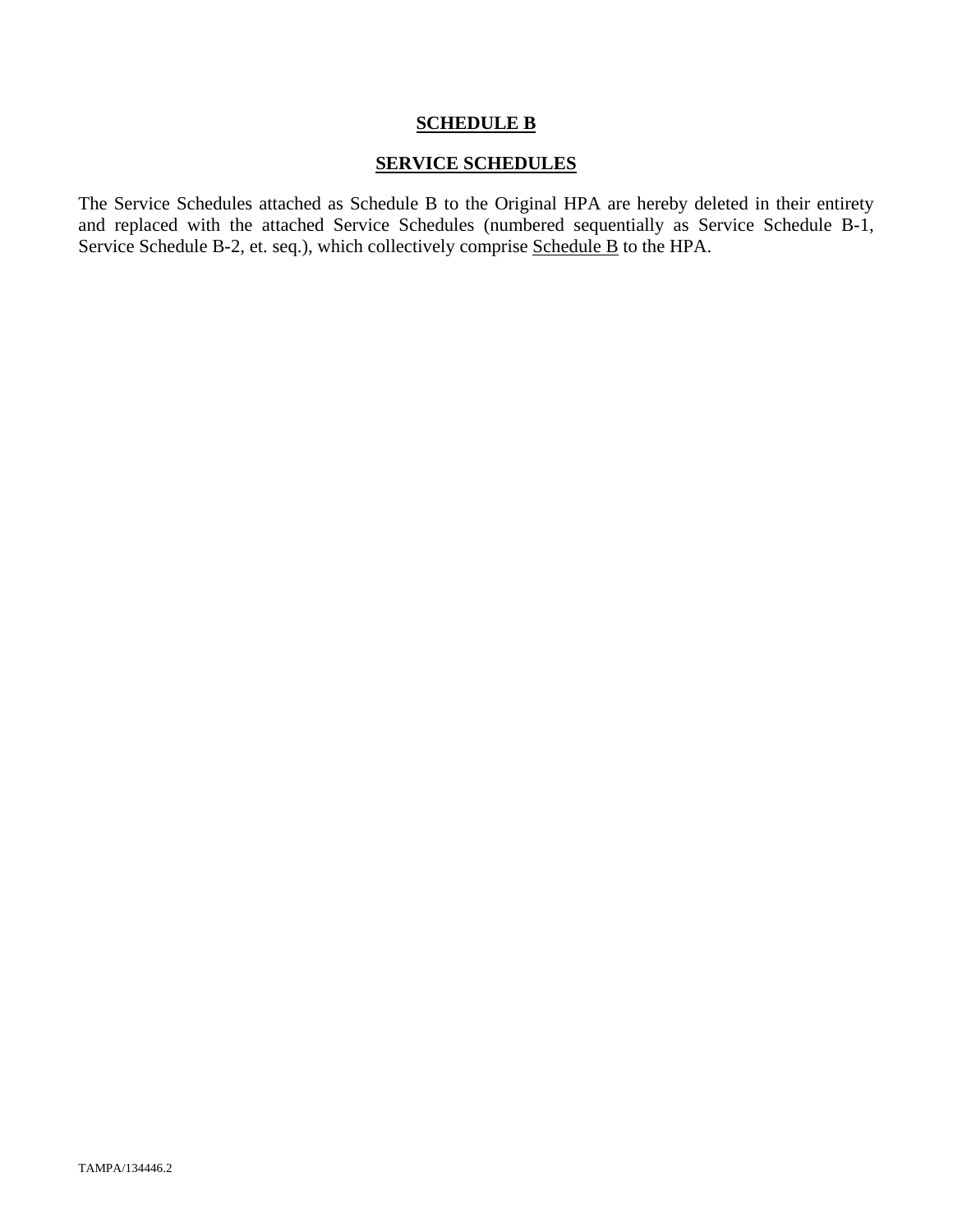# **New Jersey Housing and Mortgage Finance Agency**

# **NEW JERSEY HOMEKEEPER PROGRAM (NJHK)**

# **Summary Guidelines**

| 1. Program Overview | The New Jersey Housing and Mortgage Finance Agency                                                                                                              |
|---------------------|-----------------------------------------------------------------------------------------------------------------------------------------------------------------|
|                     | (NJHMFA) has created the New Jersey HomeKeeper Program                                                                                                          |
|                     | (NJHK).                                                                                                                                                         |
|                     | This program will provide 0% interest rate, deferred-payment                                                                                                    |
|                     | mortgage loans to unemployed and substantially underemployed<br>homeowners who, through no fault of their own, are financially                                  |
|                     | unable to make their mortgage payments and are in danger of                                                                                                     |
|                     | losing their homes to foreclosure. While the homeowner seeks<br>work or job training for a new career, NJHK loan proceeds may                                   |
|                     | be used to cover mortgage arrearages and/or an approved amount                                                                                                  |
|                     | of homeowner monthly mortgage payments including principal<br>and interest, property taxes, property insurance, mortgage                                        |
|                     | insurance and, if applicable, homeowner association dues.                                                                                                       |
|                     | The housing counseling agency shall recommend - and the NJHK                                                                                                    |
|                     | staff shall review for approval – a plan of action for each                                                                                                     |
|                     | homeowner that addresses the proposed use of NJHK mortgage<br>loan proceeds for these key purposes:                                                             |
|                     |                                                                                                                                                                 |
|                     | One-time payment to settle mortgage arrearages<br>accumulated during a period of unemployment [Note:<br>Assistance may only cover arrearages accumulated during |
|                     | a period of unemployment or substantial<br>underemployment.] for homeowners who experienced lost                                                                |
|                     | employment income and have since found new work but<br>need help to bring their mortgage current; and/or                                                        |
|                     |                                                                                                                                                                 |
|                     | Payment of arrearages as needed and an approved amount<br>of mortgage payment assistance while the homeowner                                                    |
|                     | actively seeks work or participates in an approved job                                                                                                          |
|                     | training program. The homeowner will be expected to<br>report on and document employment status on a regular                                                    |
|                     | basis in accordance with program requirements.                                                                                                                  |
|                     | The maximum NJHK mortgage loan amount shall be \$48,000.                                                                                                        |
|                     | All loan proceeds shall be held in escrow by the NJHK and may                                                                                                   |
|                     | be used to pay existing mortgage arrearages and/or an approved<br>amount of the homeowner's existing mortgage payments each                                     |
|                     | month for a period of time not exceeding 24 months. Existing                                                                                                    |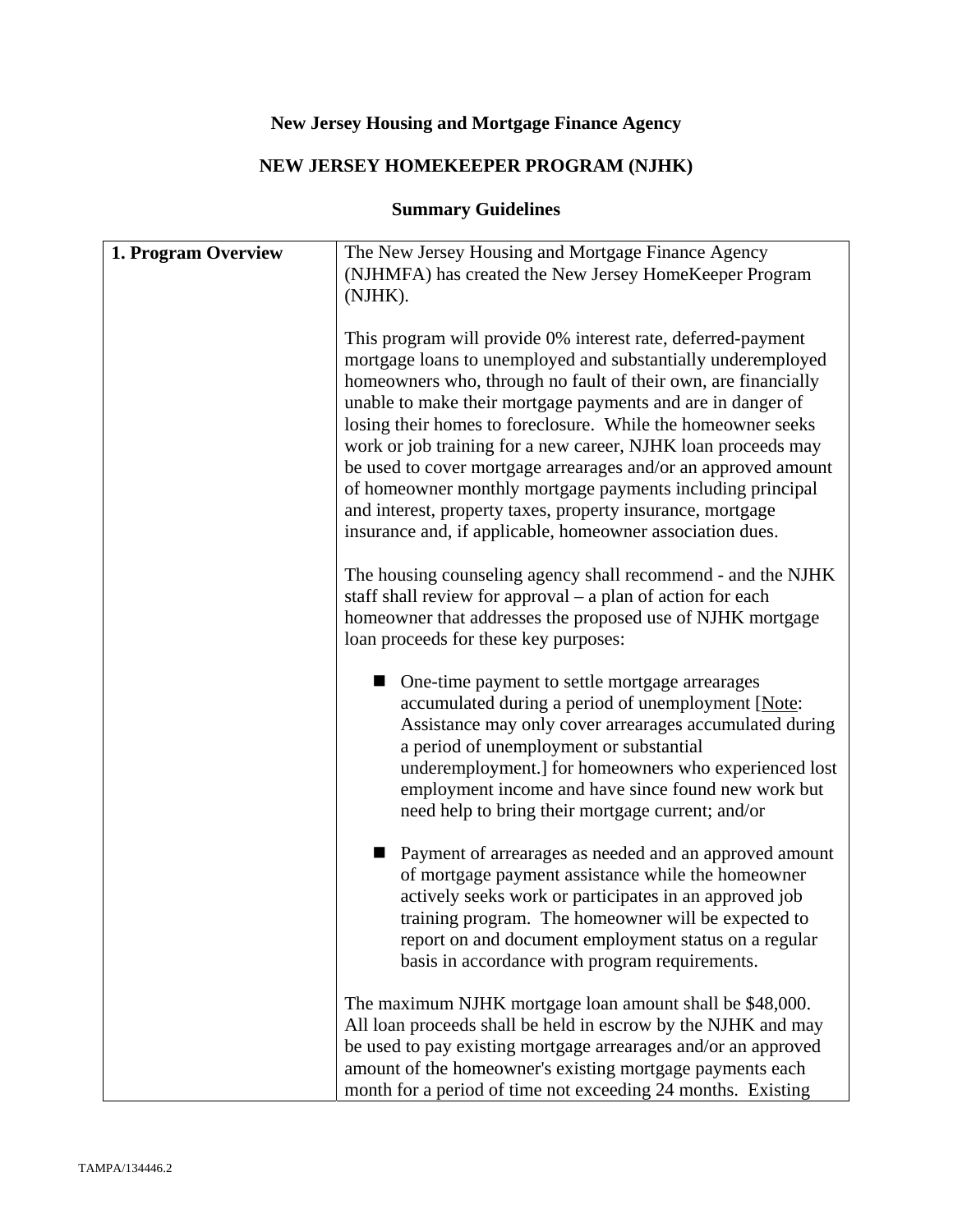|                                                                                | mortgage payments include principal and interest, property taxes,<br>homeowner insurance, mortgage insurance and homeowner<br>association dues (if any).                                                                                                                                                                                                                                                                                                                                    |
|--------------------------------------------------------------------------------|---------------------------------------------------------------------------------------------------------------------------------------------------------------------------------------------------------------------------------------------------------------------------------------------------------------------------------------------------------------------------------------------------------------------------------------------------------------------------------------------|
| 2. Program Goals                                                               | The goal of the NJHK Program is to promote neighborhood<br>stability in New Jersey communities by providing assistance with<br>mortgage arrears and mortgage payments to eligible homeowners<br>who, through no fault of their own, are in danger of foreclosure<br>due to a temporary loss of employment or unexpected substantial<br>underemployment and are in the process of seeking work or job<br>training that will enable them to resume making their mortgage<br>payments in full. |
| 3. Target Population /<br><b>Areas</b>                                         | The program will be offered statewide.                                                                                                                                                                                                                                                                                                                                                                                                                                                      |
| <b>4. Program Allocation</b><br>(Excluding Administrative<br><b>Expenses</b> ) | \$285,363,654.00                                                                                                                                                                                                                                                                                                                                                                                                                                                                            |
| <b>5. Borrower Eligibility</b><br><b>Criteria</b>                              | Eligible homeowners are not subject to maximum household<br>income limits. Homeowners must be in danger of foreclosure due<br>to a temporary loss of employment-related household income that<br>occurred through no fault of their own.<br>In addition to meeting other program underwriting criteria,<br>eligible homeowners:<br>May be current on mortgage payments but are expected to<br>become delinquent within a 90-day period due to loss of                                       |
|                                                                                | employment income OR may be 30 days or more<br>delinquent on mortgage payments due to loss of<br>employment income;                                                                                                                                                                                                                                                                                                                                                                         |
|                                                                                | Must provide a notarized financial Hardship Affidavit<br>attesting to their inability to make mortgage payments.<br>Loss of employment must be documented in accordance<br>with program underwriting requirements, including<br>evidence from the state unemployment office or, if<br>unavailable, a notarized letter from the former employer<br>indicating the unemployment or underemployment was<br>not the fault of the borrower;                                                      |
|                                                                                | Must have paid all mortgage payments satisfactorily prior<br>to the unemployment or substantial underemployment;                                                                                                                                                                                                                                                                                                                                                                            |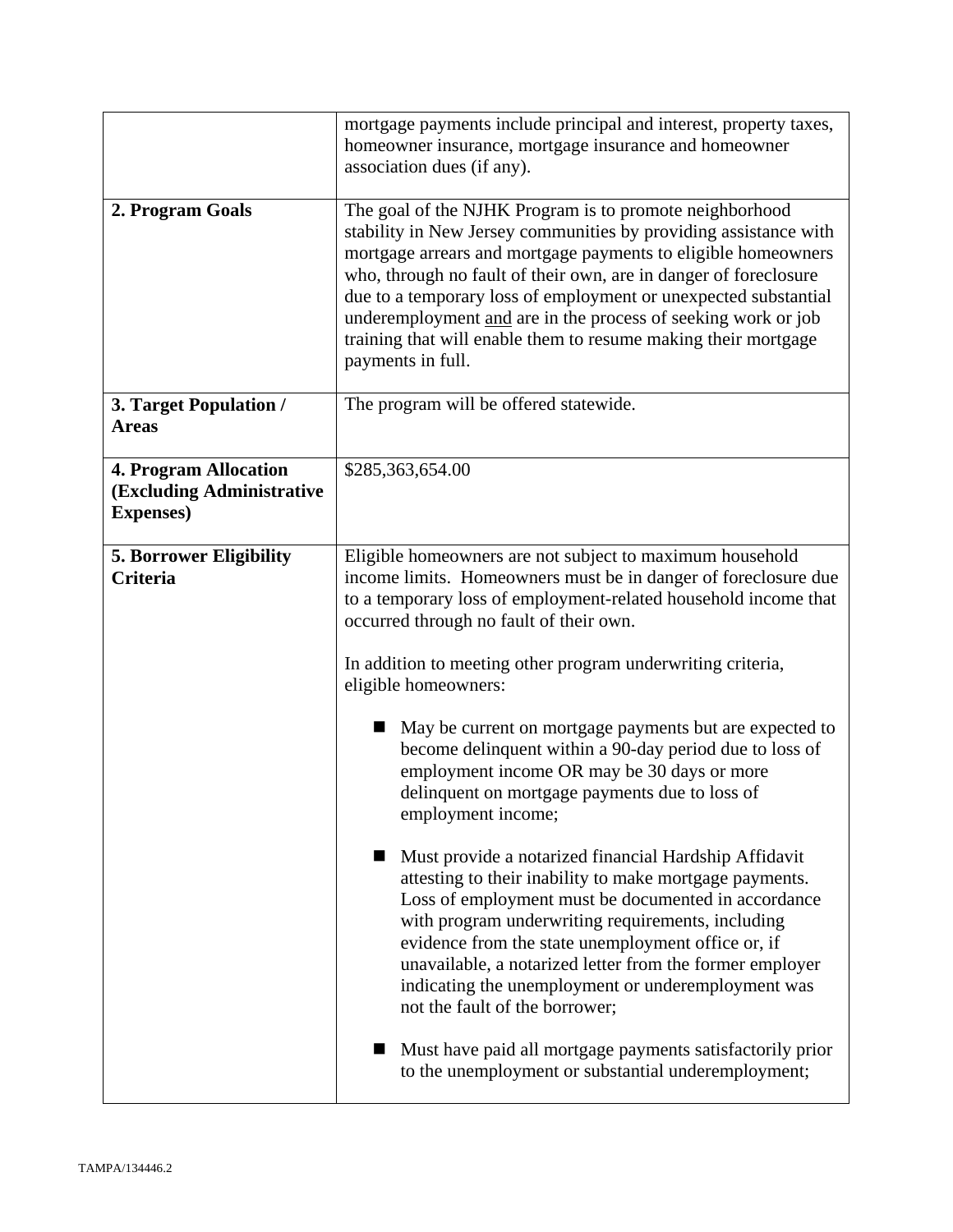|                                                   | Must exhaust other available financial resources/assets<br>$\blacksquare$<br>(excluding recognized retirement and education savings<br>plans) before qualifying for assistance, except that they<br>may keep liquid assets amounting to a maximum of six<br>months of mortgage payments;<br>Must be paying, as a result of employment income loss,<br>more than 31% of gross household income each month to<br>cover all existing mortgage payments (including principal<br>and interest, property taxes, homeowners insurance,<br>mortgage insurance and, if applicable, homeowner<br>association fees);<br>Must have no more than a combined total of \$429,619 for<br>a one-unit dwelling or \$550,005 for a two-family dwelling<br>in outstanding principal balance due on all existing<br>mortgage loan(s) on the home at the time of application;<br>Must have a combined loan-to-value ratio of no more than<br>125% for all mortgages on the home, including the<br>proposed NJHK mortgage; and<br>Must participate and cooperate in sessions with an NJHK-<br>approved housing counseling agency, which will help<br>provide advice on all available programs and solutions for<br>the homeowner, including the NJHK.<br>NJHK assistance shall be provided on a first come, first served<br>basis. |
|---------------------------------------------------|-------------------------------------------------------------------------------------------------------------------------------------------------------------------------------------------------------------------------------------------------------------------------------------------------------------------------------------------------------------------------------------------------------------------------------------------------------------------------------------------------------------------------------------------------------------------------------------------------------------------------------------------------------------------------------------------------------------------------------------------------------------------------------------------------------------------------------------------------------------------------------------------------------------------------------------------------------------------------------------------------------------------------------------------------------------------------------------------------------------------------------------------------------------------------------------------------------------------------------------------------------------------------------------------------------------|
|                                                   |                                                                                                                                                                                                                                                                                                                                                                                                                                                                                                                                                                                                                                                                                                                                                                                                                                                                                                                                                                                                                                                                                                                                                                                                                                                                                                             |
| 6. Property / Loan<br><b>Eligibility Criteria</b> | The eligible homeowner must own and occupy a home located in<br>New Jersey and must have acquired the home on or before<br>January 1, 2009.                                                                                                                                                                                                                                                                                                                                                                                                                                                                                                                                                                                                                                                                                                                                                                                                                                                                                                                                                                                                                                                                                                                                                                 |
|                                                   | The home must contain one or two dwelling units, be an attached<br>or detached house a condominium unit or a manufactured home<br>on a foundation permanently affixed to real property owned by<br>the homeowner.                                                                                                                                                                                                                                                                                                                                                                                                                                                                                                                                                                                                                                                                                                                                                                                                                                                                                                                                                                                                                                                                                           |
| <b>7. Program Exclusions</b>                      | Homeowners owning other real estate (including, but not limited<br>to, a timeshare) at the time of application are ineligible.                                                                                                                                                                                                                                                                                                                                                                                                                                                                                                                                                                                                                                                                                                                                                                                                                                                                                                                                                                                                                                                                                                                                                                              |
| <b>8. Structure of Assistance</b>                 | All assistance shall be provided to the homeowner in the form of<br>a 0% interest rate, deferred-payment, non-recourse loan secured<br>by a mortgage that will be recorded and will take a junior lien<br>position on the home. This NJHK mortgage loan shall require no                                                                                                                                                                                                                                                                                                                                                                                                                                                                                                                                                                                                                                                                                                                                                                                                                                                                                                                                                                                                                                    |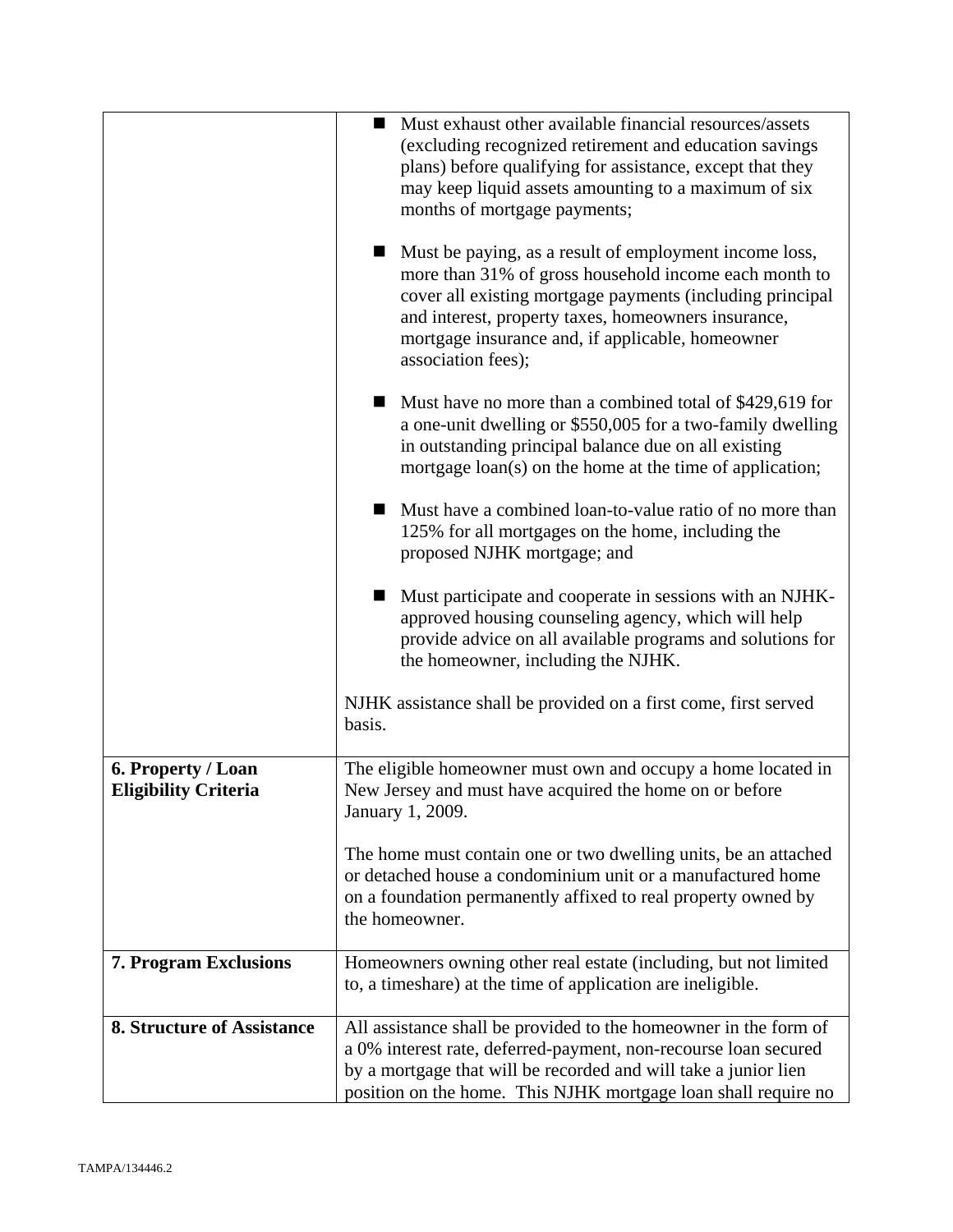|                                                            | monthly payments from the homeowner.                                                                                                                                                                                                                                                                                                                                                                                                                                                                                                                                                                                                         |
|------------------------------------------------------------|----------------------------------------------------------------------------------------------------------------------------------------------------------------------------------------------------------------------------------------------------------------------------------------------------------------------------------------------------------------------------------------------------------------------------------------------------------------------------------------------------------------------------------------------------------------------------------------------------------------------------------------------|
|                                                            | Within the first five years of the closing date of the NJHK<br>mortgage loan, the full amount of the NJHK mortgage loan shall<br>be due and payable upon the sale or upon the transfer or upon the<br>refinance of the property (except for a lower rate/term refinance)<br>$\alpha$ if the applicant ceases to occupy the property as his/her<br>primary residence in the event there are sufficient equity proceeds<br>available from such transaction. After the fifth year, the NJHK<br>mortgage loan amount shall be forgiven 20% per year, to be<br>forgiven in full at the end of the tenth year.                                     |
|                                                            | All borrowers will be required to sign and acknowledge the<br>program guidelines and any and all other program requirements,<br>including employment status reporting.                                                                                                                                                                                                                                                                                                                                                                                                                                                                       |
|                                                            | Any funds repaid to the NJHK by NJHK recipients in accordance<br>with established program guidelines will be recaptured and may<br>be used to assist additional homeowners up to December 31,<br>2017. After this date, all remaining and recaptured funds will be<br>returned to the U.S. Treasury.                                                                                                                                                                                                                                                                                                                                         |
| 9. Per Household<br><b>Assistance</b>                      | The average NJHK mortgage loan amount per household is<br>expected to be \$38,000.                                                                                                                                                                                                                                                                                                                                                                                                                                                                                                                                                           |
| <b>10. Duration of Assistance</b>                          | Each borrower may receive up to 24 months of assistance.<br>Reinstatement/arrearage assistance will be a one time payment.                                                                                                                                                                                                                                                                                                                                                                                                                                                                                                                   |
| 11. Estimated Number of<br><b>Participating Households</b> | The estimated number of participating households is 2,500<br>assuming an average assistance loan of \$38,000.                                                                                                                                                                                                                                                                                                                                                                                                                                                                                                                                |
| 12. Program Inception /<br><b>Duration</b>                 | It is anticipated that the program will start with a 3 month pilot<br>program to begin within 90 days of U.S. Treasury's funding. At<br>the end of the 3-month period, NJHMFA along with key<br>stakeholders will review the NJKA Program and make the<br>necessary changes, as are approved by Treasury, in order to better<br>serve New Jersey's unemployed and substantially underemployed<br>homeowners. Mortgage loan originations with this funding will<br>take place over a three-year period until funds are exhausted.<br>Subsequent originations may be made up to December 31, 2017<br>using any homeowner loan repayment funds. |
| <b>13. Program Interactions</b><br>with Other HFA Programs | Homeowners shall be provided all available options for assistance<br>during their sessions with participating housing counseling<br>agencies.                                                                                                                                                                                                                                                                                                                                                                                                                                                                                                |
|                                                            | Homeowners may also access more than one of the NJHMFA's                                                                                                                                                                                                                                                                                                                                                                                                                                                                                                                                                                                     |